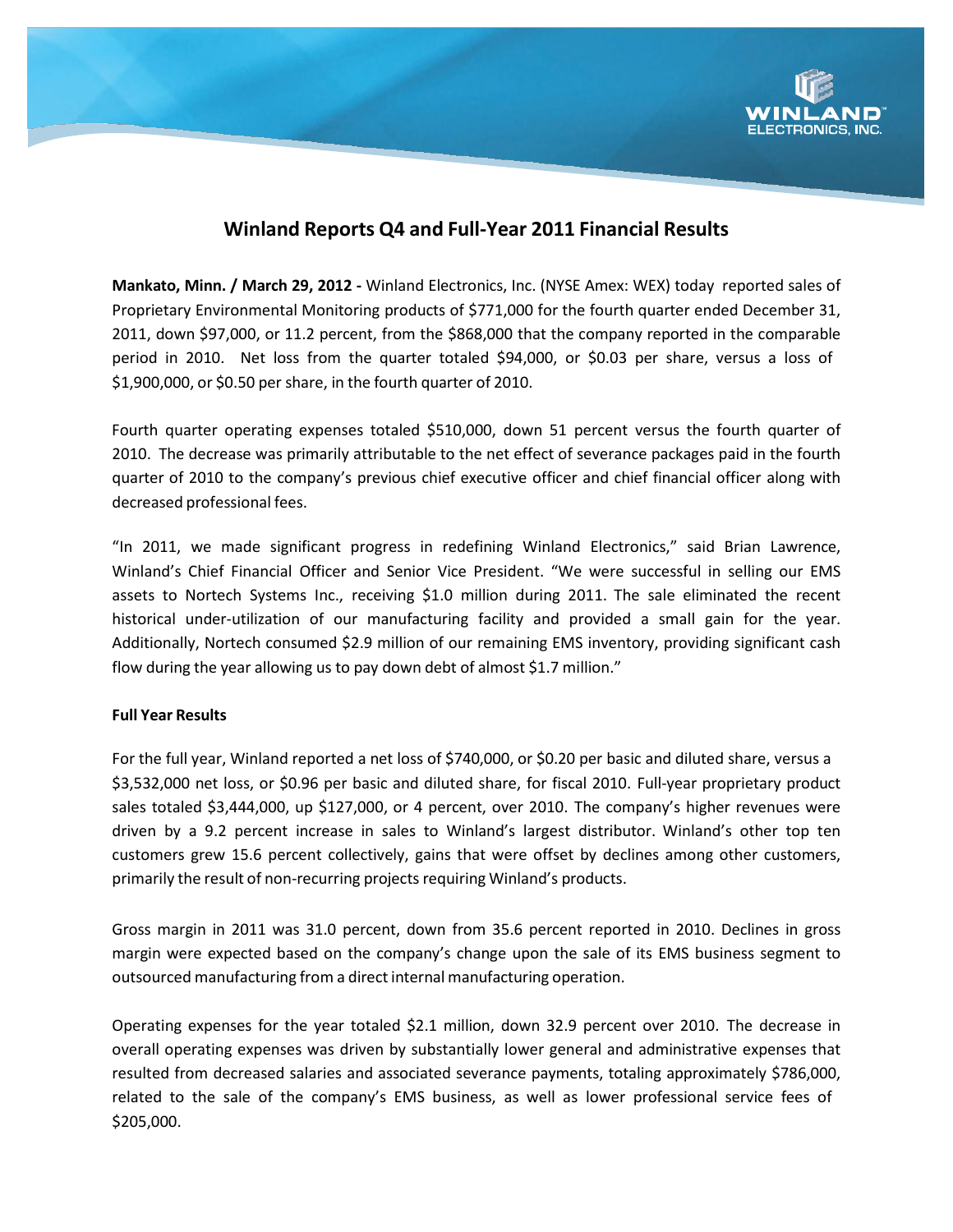During the year, sales and marketing expenses were up approximately \$30,000 due to anticipated trade show expenses. In 2011, the company funded research and development activities resulting in expenses of \$237,000, primarily for the development of the company's EnviroAlert EA800‐ip product.

"With the EMS business segment no longer requiring focus, we turned our attention to our proprietary product offerings and invested in our latest product, the EnviroAlert EA800‐ip," Lawrence said. "This product enhancement to our award winning EA800 product line provides for remote monitoring and modification of sensor settings, meeting a critical need for companies who must maintain regulatory compliance. We anticipate the EA800‐ip to favorably impact our results of operations for 2012."

## **About Winland Electronics**

Winland Electronics, Inc. (www.winland.com) is an industry leader of critical condition monitoring devices. Products including EnviroAlert, WaterBug, TempAlert, Vehicle Alert and more are designed in‐ house to monitor critical conditions for industries including health/medical, grocery/food service, commercial/industrial, as well as agriculture and residential. Proudly made in the USA, Winland products are compatible with any hard wire or wireless alarm system and are available through distribution worldwide. Headquartered in Mankato, MN, Winland trades on the NYSE Amex Exchange under the symbol WEX.

CONTACT: Brian Lawrence Tony Carideo CFO & Senior Vice President The Carideo Group, Inc. (507) 625‐7231 (612) 317‐2881

#### **Cautionary Statements**

Certain statements contained in this press release and other written and oral statements made from time to time by the company do not relate strictly to historical or current facts. As such, they are considered forward‐looking statements, which provide current expectations or forecasts of future events. The statements included in this release with respect to the following matters are forward looking statements; that (i) the EnviroAlert EA800-ip meets a critical need for companies who must maintain regulatory compliance; and (ii) the EnviroAlert EA800‐ip will positively affect the company's operating results in 2012. These statements involves risks and uncertainties, known and unknown, including among other risks that (i) the EnviroAlert EA800‐ip meets and will continue to meet the critical need of companies to maintain regulatory compliance; and (ii) the EnviroAlert EA800‐ip will positively affect the company's operating results going forward. Consequently, no forward‐looking statement can be guaranteed and actual results may vary materially.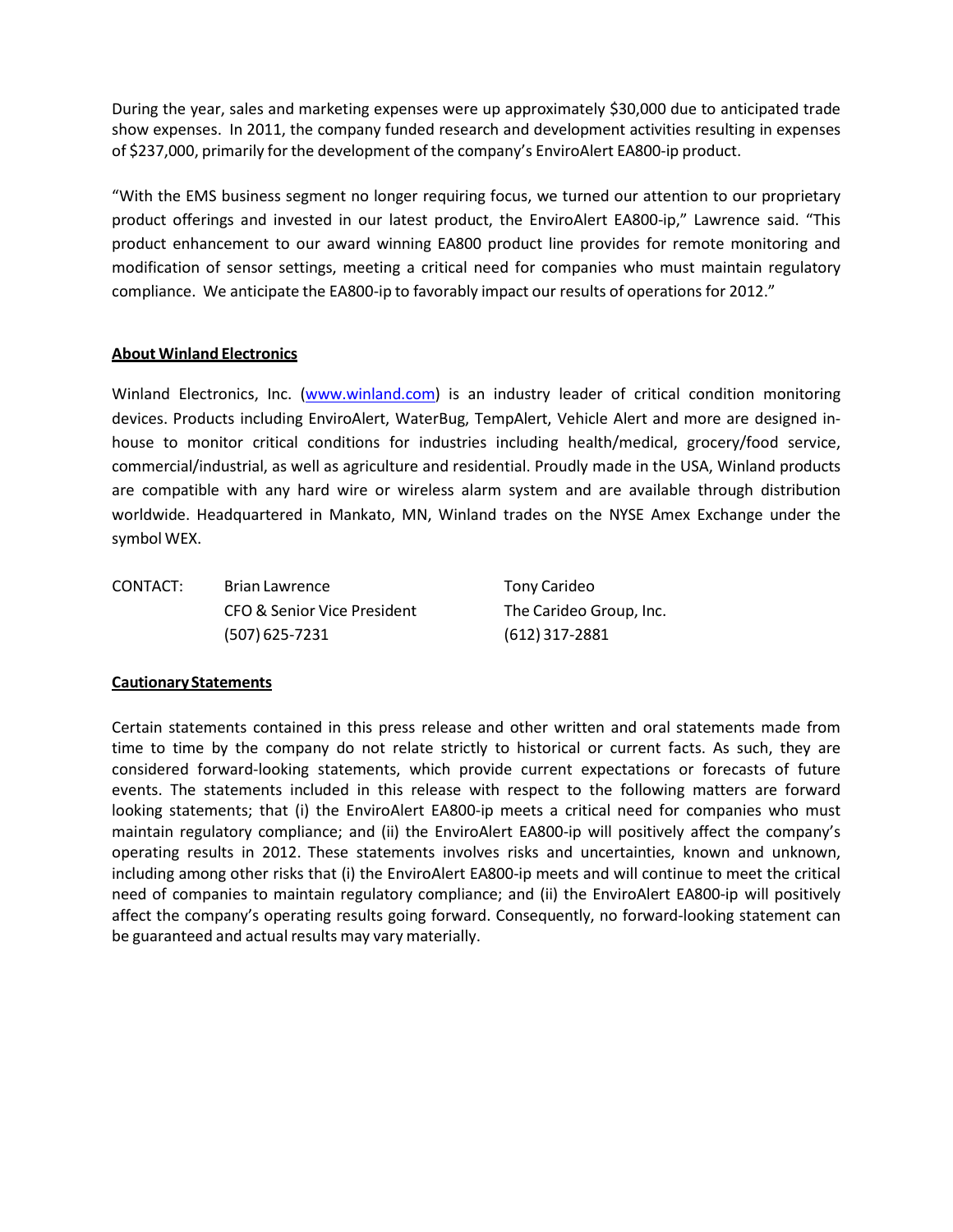# **Winland Electronics, Inc. Statement of Operations**

(In Thousands, Except Share and Per Share Data)

|                                                      | (Unaudited)<br><b>For the Three Months</b><br><b>Ended December 31,</b> |                  |    | (Audited)<br>For the Twelve Months<br><b>Ended December 31,</b> |            |                  |            |                |
|------------------------------------------------------|-------------------------------------------------------------------------|------------------|----|-----------------------------------------------------------------|------------|------------------|------------|----------------|
|                                                      |                                                                         |                  |    |                                                                 |            |                  |            |                |
|                                                      |                                                                         | 2011             |    | 2010                                                            |            | 2011             |            | 2010           |
| Net sales<br>Cost of sales                           | \$                                                                      | 771<br>577       | \$ | 868<br>686                                                      | \$         | 3,444<br>2,378   | \$         | 3,317<br>2,135 |
| <b>Gross profit</b>                                  |                                                                         | 194              |    | 182                                                             |            | 1,066            |            | 1,182          |
| Operating expenses:                                  |                                                                         |                  |    |                                                                 |            |                  |            |                |
| General and administrative                           |                                                                         | 159              |    | 806                                                             |            | 852              |            | 2,143          |
| Sales and marketing                                  |                                                                         | 264              |    | 234                                                             |            | 1,000            |            | 970            |
| Research and development                             |                                                                         | 87               |    | $\overline{\phantom{0}}$                                        |            | 237              |            |                |
|                                                      |                                                                         | 510              |    | 1,040                                                           |            | 2,089            |            | 3,113          |
| <b>Operating loss</b>                                |                                                                         | (316)            |    | (858)                                                           |            | (1,023)          |            | (1,931)        |
| Other income (expenses):                             |                                                                         |                  |    |                                                                 |            |                  |            |                |
| Interest expense                                     |                                                                         | (9)              |    | (99)                                                            |            | (54)             |            | (175)          |
| Rental revenue                                       |                                                                         | 261              |    |                                                                 |            | 261              |            |                |
| Other, net                                           |                                                                         | 9                |    | (130)                                                           |            | 26               |            | 8              |
|                                                      |                                                                         | $\overline{261}$ |    | (229)                                                           |            | $\overline{233}$ |            | (167)          |
| Loss from continuing operations before income        |                                                                         |                  |    |                                                                 |            |                  |            |                |
| taxes                                                |                                                                         | (55)             |    | (1,087)                                                         |            | (790)            |            | (2,098)        |
| Income tax benefit (expense)                         |                                                                         |                  |    | $\overline{2}$                                                  |            | (9)              |            | 89             |
| Loss from continuing operations                      |                                                                         | (55)             |    | (1,085)                                                         |            | (799)            |            | (2,009)        |
| Gain (loss) from discontinued operations, net of tax |                                                                         | (39)             |    | (781)                                                           |            | 59               |            | (1, 523)       |
| <b>Net loss</b>                                      | S.                                                                      | (94)             | -S | (1,866)                                                         | <u>_\$</u> | (740)            | <u>_\$</u> | (3,532)        |
| Loss per common share data:                          |                                                                         |                  |    |                                                                 |            |                  |            |                |
| <b>Basic and diluted</b>                             | \$                                                                      | (0.03)           | \$ | (0.50)                                                          | \$         | (0.20)           | \$         | (0.96)         |
| Loss from continuing operations per common share     |                                                                         |                  |    |                                                                 |            |                  |            |                |
| data:                                                |                                                                         |                  |    |                                                                 |            |                  |            |                |
| <b>Basic and diluted</b>                             | \$                                                                      | (0.02)           | \$ | (0.29)                                                          | \$         | (0.22)           | \$         | (0.55)         |
| Income (loss) from discontinued operations per       |                                                                         |                  |    |                                                                 |            |                  |            |                |
| common share data:                                   |                                                                         |                  |    |                                                                 |            |                  |            |                |
| <b>Basic and diluted</b>                             | \$                                                                      | (0.01)           | \$ | (0.21)                                                          | \$         | 0.02             | \$         | (0.41)         |
| Weighted-average number of common shares             |                                                                         |                  |    |                                                                 |            |                  |            |                |
| outstanding:                                         |                                                                         |                  |    |                                                                 |            |                  |            |                |
| <b>Basic and diluted</b>                             |                                                                         | 3,701,630        |    | 3,699,230                                                       |            | 3,701,045        |            | 3,693,009      |
|                                                      |                                                                         |                  |    |                                                                 |            |                  |            |                |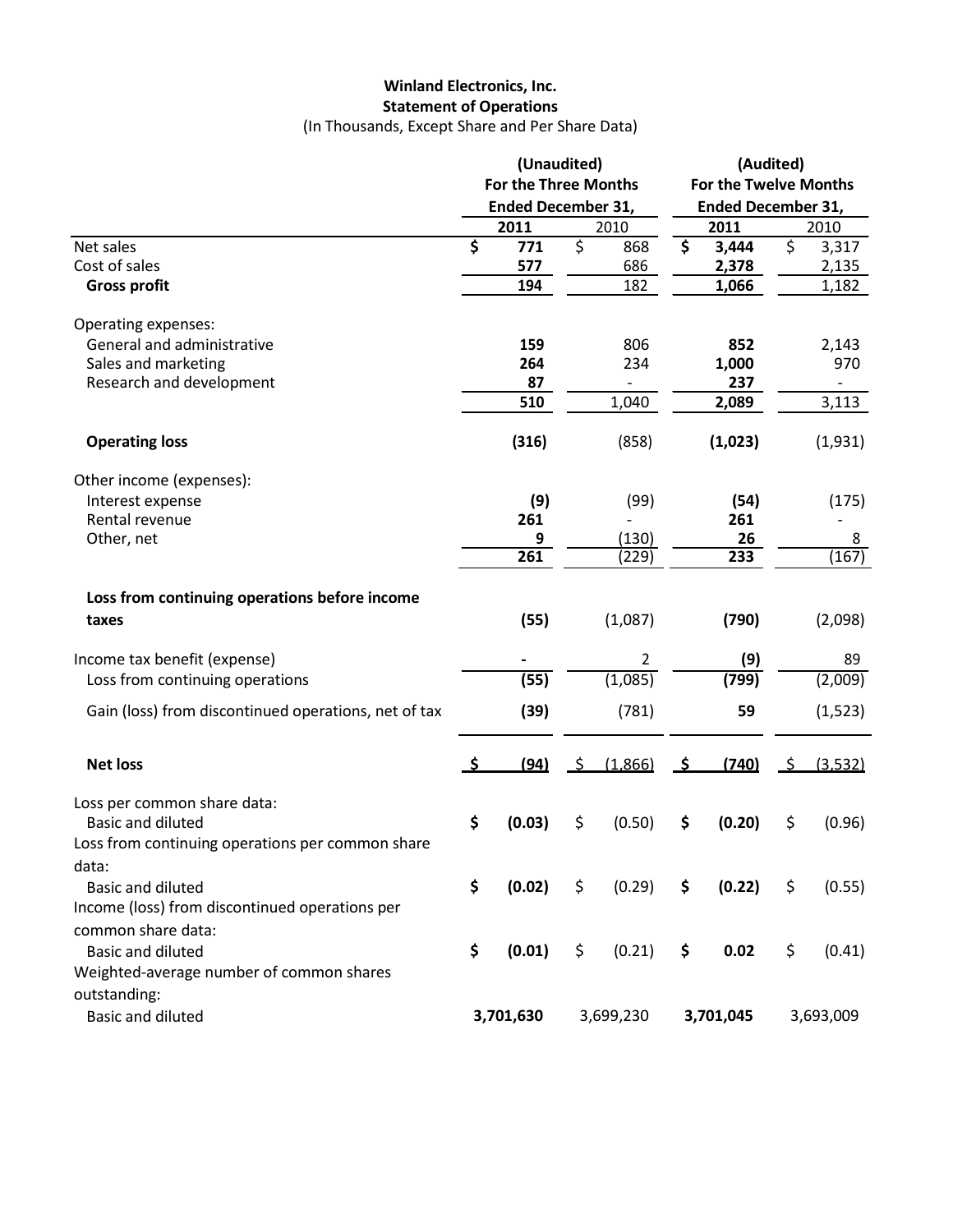## **Winland Electronics, Inc. Balance Sheets As of December 31, 2011 and 2010** (In Thousands)

|                                                                          |                    | December 31, |      |       |
|--------------------------------------------------------------------------|--------------------|--------------|------|-------|
| <b>Assets</b>                                                            |                    | 2011         |      | 2010  |
| <b>Current Assets</b>                                                    |                    |              |      |       |
| Cash and cash equivalents                                                | \$                 | 1,031        | -\$  | 318   |
| Accounts receivable, less allowance for doubtful                         |                    |              |      |       |
| accounts of \$7 and \$10 as of December 31, 2011 and 2010, respectively  |                    | 449          |      | 547   |
| Refundable income taxes                                                  |                    |              |      | 277   |
| Inventories                                                              |                    | 567          |      | 112   |
| Prepaid expenses and other assets                                        |                    | 31           |      | 87    |
| Current assets of discontinued operations                                |                    |              |      | 4,649 |
|                                                                          |                    | 2,078        |      |       |
| <b>Total current assets</b>                                              |                    |              |      | 5,990 |
| Property and Equipment, at cost                                          |                    |              |      |       |
| Property and equipment                                                   |                    | 314          |      | 3,750 |
| Less accumulated depreciation and amortization                           |                    | 246          |      | 1,447 |
| Net property and equipment                                               |                    | 68           |      | 2,303 |
| Assets held for sale, net                                                |                    | 2,135        |      |       |
| Deferred rent receivable                                                 |                    | 261          |      |       |
| Property and equipment of discontinued operations, net                   |                    |              |      | 1,151 |
| <b>Total assets</b>                                                      | $\mathsf{\hat{S}}$ | 4,542        | Ś    | 9,444 |
|                                                                          |                    |              |      |       |
| Liabilities and Stockholders' Equity                                     |                    |              |      |       |
| <b>Current Liabilities</b>                                               |                    |              |      |       |
| Revolving line-of-credit                                                 | \$                 |              | \$   | 1,249 |
| Current maturities of long-term debt                                     |                    |              |      | 448   |
| Accounts payable                                                         |                    | 421          |      | 381   |
| Other short-term tax liabilities                                         |                    |              |      | 68    |
| <b>Accrued liabilities:</b>                                              |                    |              |      |       |
| Compensation                                                             |                    | 110          |      | 410   |
| Other                                                                    |                    | 30           |      | 35    |
| Current liabilities of discontinued operations                           |                    |              |      | 2,084 |
| <b>Total current liabilities</b>                                         |                    | 561          |      | 4,675 |
|                                                                          |                    |              |      |       |
| Long-Term Liabilities                                                    |                    |              |      |       |
| Deferred revenue                                                         |                    | 106          |      | 114   |
| Long-term liabilities of discontinued operations                         |                    |              |      | 29    |
| <b>Total long-term liabilities</b>                                       |                    | 106          |      | 143   |
| <b>Total liabilities</b>                                                 |                    | 667          |      | 4,818 |
| Stockholders' Equity                                                     |                    |              |      |       |
| Common stock, par value \$0.01 per share; authorized 20,000,000 shares;  |                    |              |      |       |
| issued and outstanding 3,701,630 and 3,699,230 shares as of December 31, |                    |              |      |       |
| 2011 and 2010                                                            |                    | 37           |      | 37    |
|                                                                          |                    |              |      |       |
| Additional paid-in capital                                               |                    | 5,014        |      | 5,025 |
| Accumulated deficit                                                      |                    | (1, 176)     |      | (436) |
| Total stockholders' equity                                               |                    | 3,875        |      | 4,626 |
| Total liabilities and stockholders' equity                               |                    | 4,542        | - \$ | 9,444 |